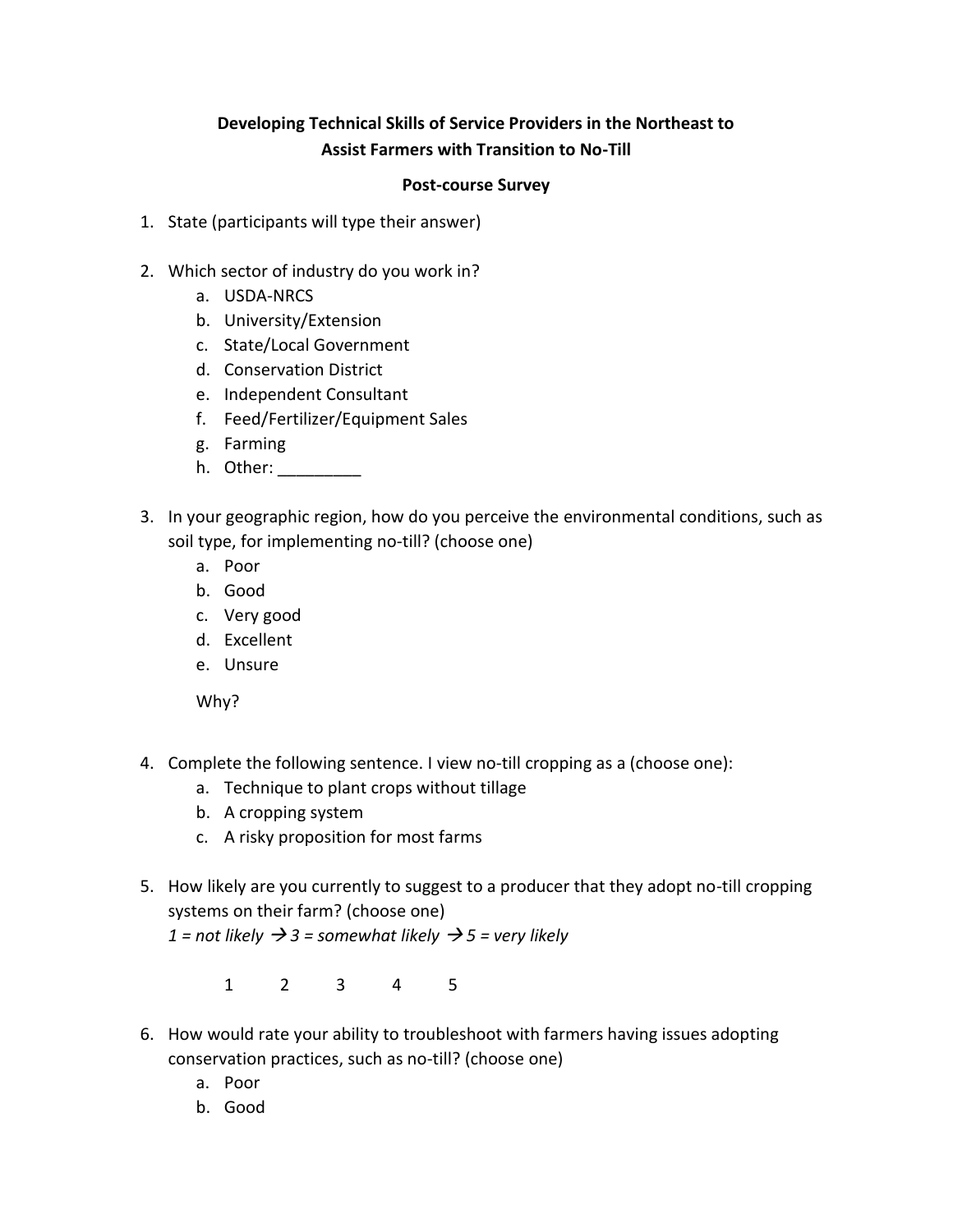- c. Very good
- d. Excellent
- e. Unsure
- 7. Please assess your current knowledge in the following area as they relate to no-till:

$$
1 = low \rightarrow 5 = high
$$

Environmental benefits of no-till 1 2 3 4 5 Benefits of no-till for farms/farmers 1 2 3 4 5 Basic agronomy of corn, soybean and field crops 1 2 3 4 5 Manure Management 1 2 3 4 5 Fertility Management 1 2 3 4 5 Soil – physical properties 1 2 3 4 5 Soil – chemical properties 1 2 3 4 5 Soil – biological properties 1 2 3 4 5 **Economics** 1 2 3 4 5 Tools & equipment 1 2 3 4 5 Creating constructive client relationships for success 1 2 3 4 5

- 8. What are the top three outcomes/benefits you have gained from participating in the webinar portion of this training program?
	- a. \_\_\_\_\_\_\_\_\_\_\_\_\_\_\_\_\_\_\_\_\_\_\_
	- b. \_\_\_\_\_\_\_\_\_\_\_\_\_\_\_\_\_\_\_\_\_\_\_
	- c. <u>\_\_\_\_\_\_\_\_\_\_\_\_\_\_\_\_\_\_\_\_\_\_\_\_\_\_</u>
- 9. What information would you like to learn or gain about no-till production during the field intensive trainings being planned for 2019?
	- a. <u>\_\_\_\_\_\_\_\_\_\_\_\_\_\_\_\_\_\_\_\_\_\_\_\_\_\_</u>
	- b. \_\_\_\_\_\_\_\_\_\_\_\_\_\_\_\_\_\_\_\_\_\_\_
	- c. \_\_\_\_\_\_\_\_\_\_\_\_\_\_\_\_\_\_\_\_\_\_\_